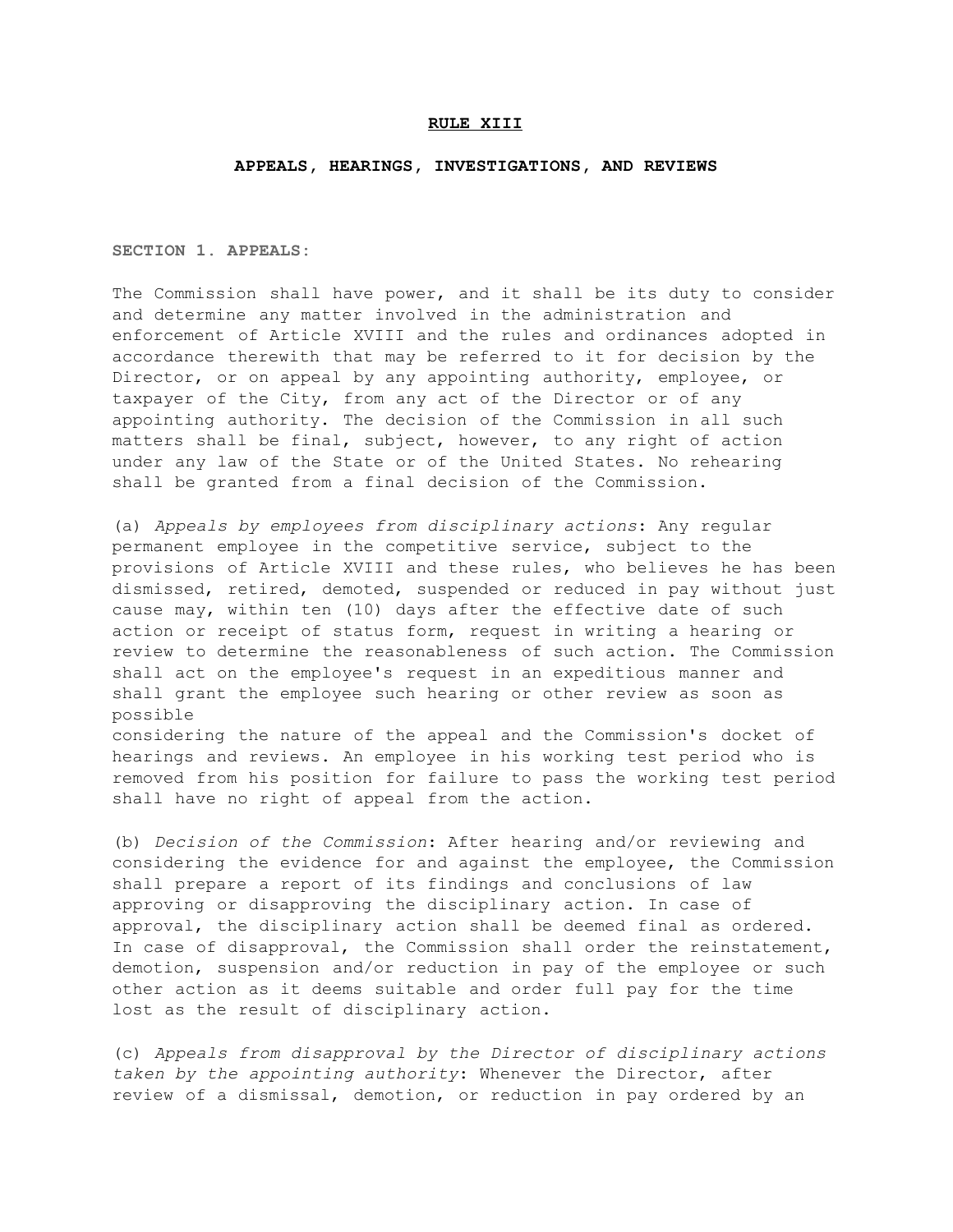appointing authority, shall indicate disapproval of the action, the appointing authority may request in writing a review or a hearing before the Commission to determine the reasonableness of such decision. The Commission shall act on the appointing authority's request in an expeditious manner and shall have a hearing and/or review of the request as soon as possible considering the nature of the appeal and the Commission's docket of hearings and reviews.

(d) *Decision of the Commission*: After hearing and/or reviewing and considering the evidence for and against the employee, the Commission shall prepare a report of its findings and conclusions of law, approving or disapproving the disciplinary action. In the case of approval, the disciplinary action shall stand as made by the appointing authority. In the case of disapproval or modification, the employee shall be restored to his or her former status or the action shall be modified as ordered by the Commission. In reviewing any appeal made under these rules, the Commission may in its discretion adjudicate the appeal based on written submissions or engage a hearing officer for the purpose of conducting a hearing with regard to said appeal. Said hearing officer shall be empowered to do all things the Commission is authorized to do in connection with such a hearing, except for rendering a decision on the appeal at issue.

SECTION 2. DISCIPLINARY ACTION FOR NON-MERIT REASONS:

If the Commission finds that any disciplinary action was for reasons of race, national origin, sex, political or religious affiliations or beliefs, age, or disability, then the employee shall be immediately reinstated in his position and be reimbursed for any loss of pay occasioned by such disciplinary action.

SECTION 3. ADMINISTRATIVE AND OTHER APPEALS:

(a) In reviewing any appeal made under these rules, the Commission may defer its consideration until a determination has been made under an appropriate administrative appeals procedure established or approved by the Director of Personnel. In cases of the existence of an established administrative appeals procedure, all matters appealable under such procedure shall be dealt with through such procedure

unless the Commission determines that it is appropriate to assume original jurisdiction. Determinations made under any administrative appeals procedure adopted or approved by the Director of Personnel which are subsequently appealed to the Civil Service Commission may be determined on the basis of the record of such proceedings, or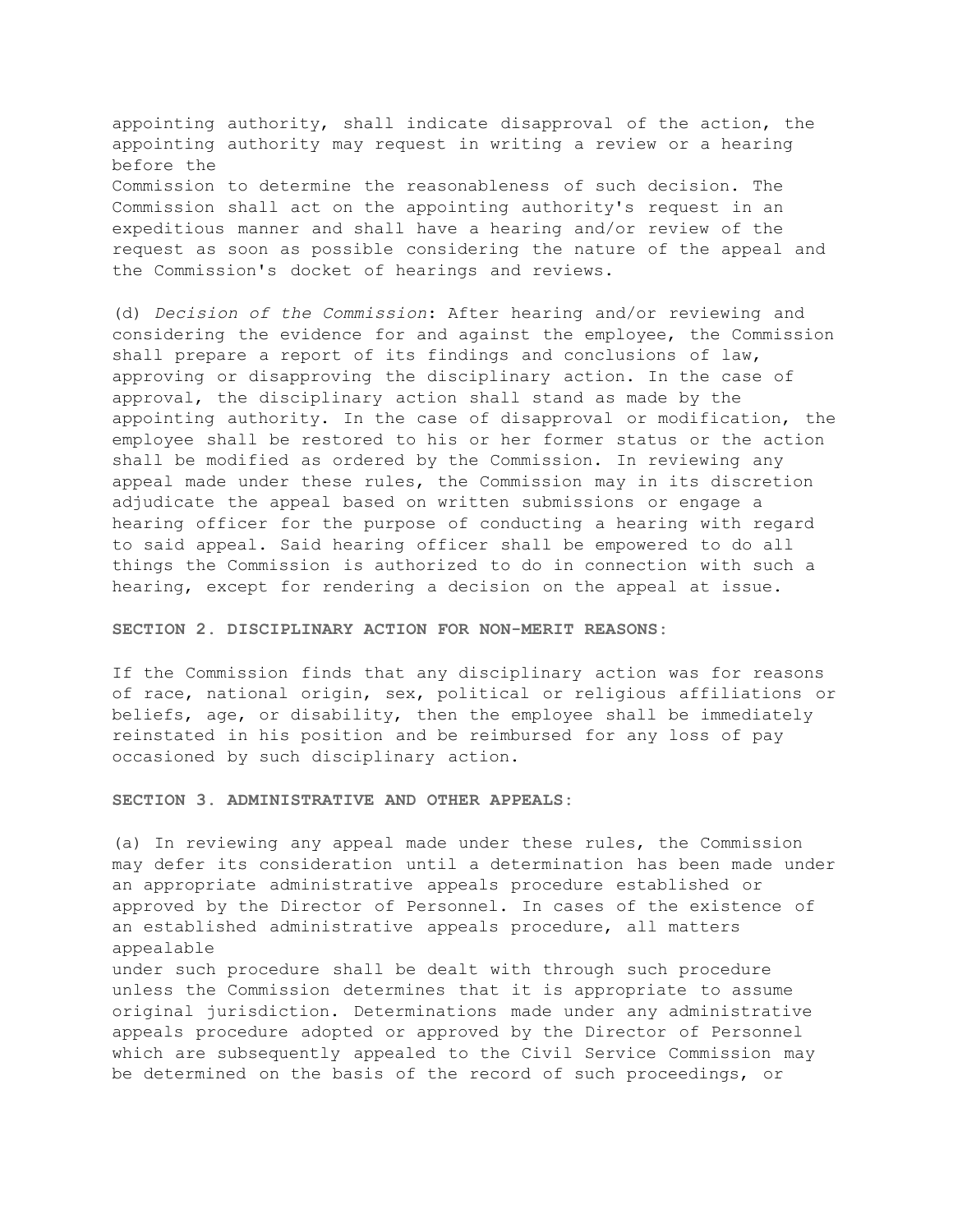through such other hearing, investigation, review, or submission of additional information as the Commission deems appropriate. Appeals to the Commission of the results of any approved administrative appeals procedure of any matter otherwise appealable shall be made in writing within ten (10) days after the date of notification of the results of the administrative appeal.

(b) Appeals to the Commission on matters involved in the administration and enforcement of Article XVIII and these rules not involving disciplinary action shall be made in writing within ten (10) days after the effective date of the action being appealed. Such appeal shall set forth the point at issue and the reason or reasons for the request. The Commission shall act on the request as expeditiously as possible and shall determine the manner of consideration of the appeal. The Commission may determine to hold a hearing, make an investigation, or review the matter at issue. On completion of consideration of the matter at issue, the Commission shall apprise all parties of its decision. The powers of the Commission to grant remedies in such cases shall be the same as in other matters over which the Commission has jurisdiction in accordance with the Charter and these rules.

SECTION 4. REPRESENTATION:

Any person appearing at a hearing as a party to the cause being heard shall be entitled to counsel, if he so desires, but this section shall not be construed to mean that such representation is necessary nor to be in contradiction to Rule III, Section 4.

SECTION 5. POWER TO ADMINISTER OATHS, SUBPOENAS, AND DEMAND PRODUCTION OF RECORDS:

In the course of any hearing, investigation, or tests of fitness conducted under the provisions of this Article, the Director of Personnel and any other person authorized by him as his representative for such purposes, shall have power to administer oaths, to subpoena and require the attendance of witnesses within the City and the production by them of books and papers pertinent to any matter of inquiry and to examine such witnesses under oath, in relation to any matter properly involved in such proceeding. For such purposes, the Director or his authorized representative may invoke the power

of any court of record in the City, or judge thereof, in term time or vacation, to compel the attendance and testimony of witnesses and the production of books and papers in compliance with such subpoenas. All witnesses so subpoenaed, who are not employees of the City, shall be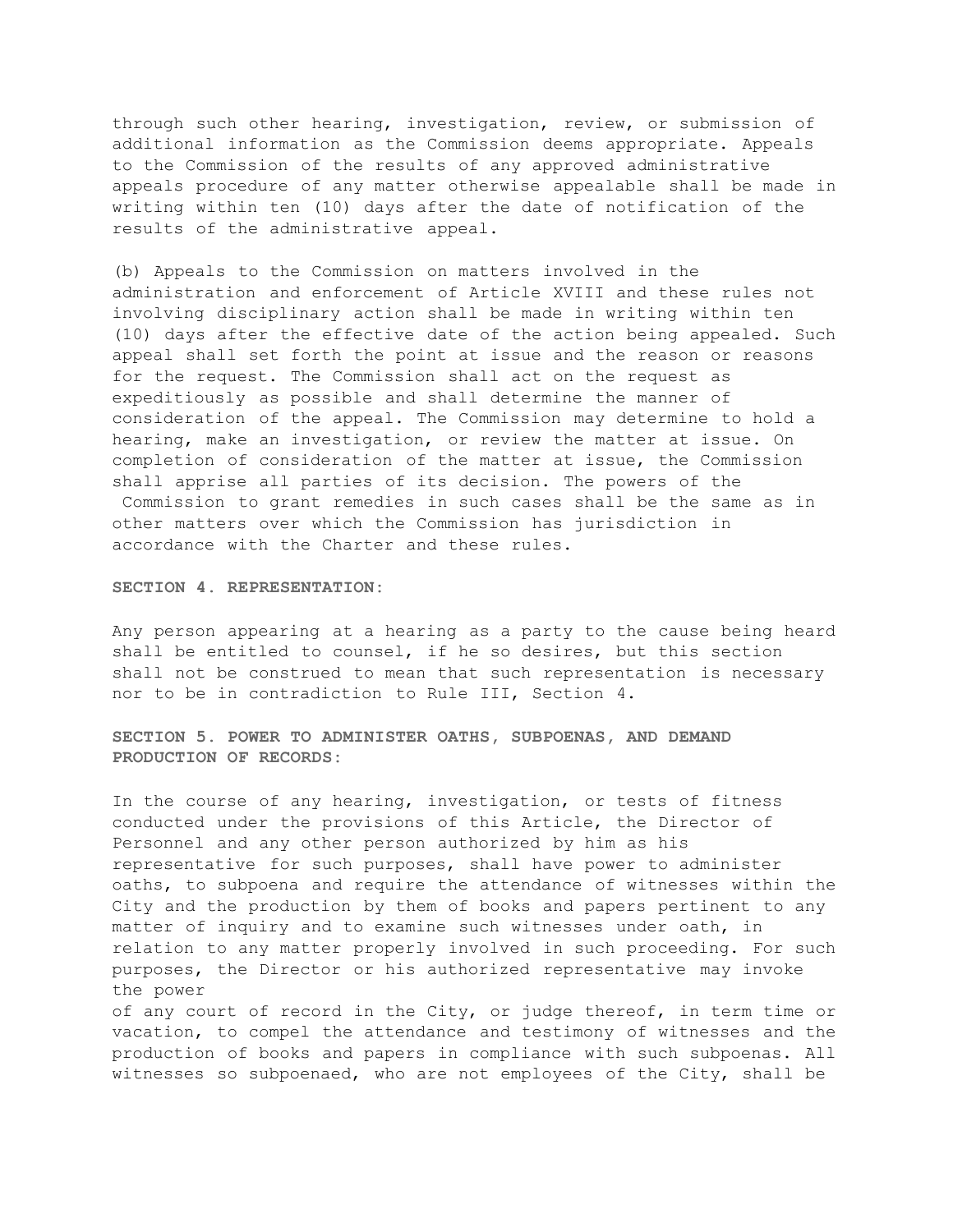entitled to the same fees as are allowed in civil cases in courts of record.

SECTION 6. FALSE STATEMENTS UNDER OATH AND REFUSAL TO TESTIFY FORBIDDEN:

If any officer or employee in the classified service shall make any false statement under oath or shall willfully refuse to testify or answer any questions relative to the matter being heard by the Commission or the Director on any grounds, he shall be dismissed from the classified service and shall not be eligible for appointment to any position in the classified or exempt service for a period of five (5) years. His false statement under oath or refusal to testify shall be incorporated in his personnel record and shall be considered as a factor at any time at which he may make application for appointment to the City Service.

## SECTION 7. INVESTIGATION BY COMMISSION:

The Commission may, upon its own initiative, make such inquiries and investigations as it may deem to be warranted regarding the administration and effect of the provisions of this Article and of ordinances and rules adopted in accordance therewith, and make such recommendations to the Director and to the Mayor and Aldermen as in its judgment may be warranted in the premises.

## SECTION 8. PUBLIC HEARINGS:

All hearings shall be closed to the public. No further action shall be required of the Commission, the hearing officer or the parties to close such hearings.

SECTION 9. HEARING ON REMOVAL OF THE DIRECTOR OF PERSONNEL:

Whenever the Director has been charged with nonfeasance, malfeasance, or misfeasance in office, he shall be given a public hearing by the Commission within ten (10) days after he has received written notices of the charges accompanied by a statement in writing of the specific acts charged. At the conclusion of the hearing, the Commission shall recommend to the Mayor whether or not the Director of Personnel shall be removed from office. The Mayor may either accept or reject the recommendation and his decision shall be final.

SECTION 10. DISMISSAL OF APPEALS: